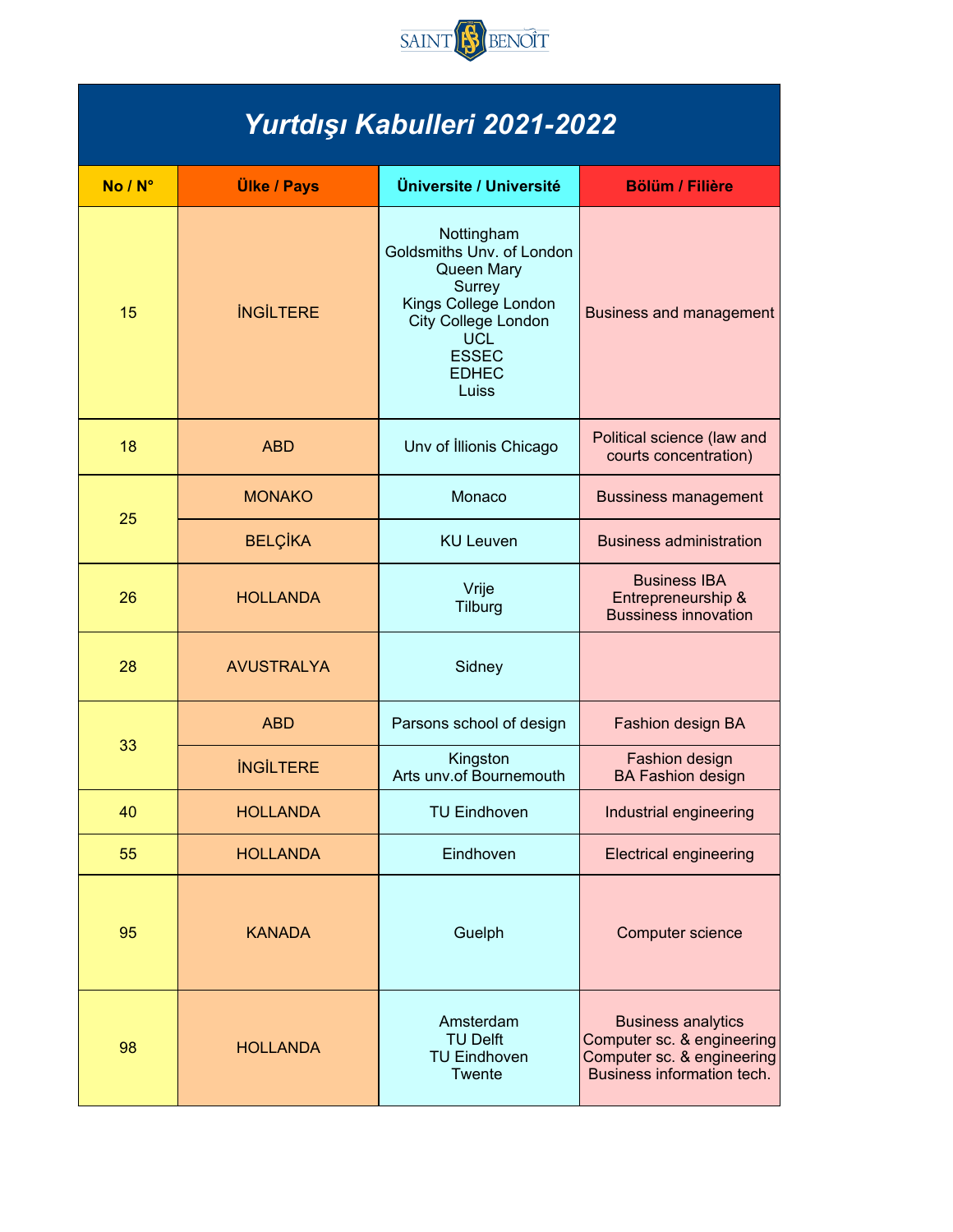

| 98  | <b>KANADA</b>                               | <b>McGill</b>                                                                             | <b>B</b> Commerce                                                                                                                                                                                                                                                            |
|-----|---------------------------------------------|-------------------------------------------------------------------------------------------|------------------------------------------------------------------------------------------------------------------------------------------------------------------------------------------------------------------------------------------------------------------------------|
| 105 | <b>İTALYA</b>                               | <b>NABA</b>                                                                               | Design                                                                                                                                                                                                                                                                       |
| 108 | <b>INGILTERE</b>                            | Queen Mary<br>Reading                                                                     | <b>Biomedical engineering</b>                                                                                                                                                                                                                                                |
| 115 | <b>HOLLANDA</b>                             | Tilburg<br>Maastricht<br>Lahey                                                            | Law                                                                                                                                                                                                                                                                          |
|     | <b>İTALYA</b>                               | Bocconi                                                                                   | <b>CS Economics and</b><br>management                                                                                                                                                                                                                                        |
| 122 | <b>HOLLANDA</b>                             | Eindhoven                                                                                 | Computer science and<br>engineering                                                                                                                                                                                                                                          |
|     | <b>KANADA</b>                               | Ottawa                                                                                    | Software engineering                                                                                                                                                                                                                                                         |
| 125 | <b>KANADA</b>                               | Toronto<br><b>McGill</b><br>Alberta<br><b>McMaster</b><br>Western<br>Ottawa<br><b>UBC</b> | <b>Life Sciences/Premed</b><br>Premed / Prelaw<br>Neuroscience/Premed<br>Molecular Biology and<br>Genetics/Premed<br><b>Biochemistry and Cancer</b><br>Biology/Premed<br><b>Biochemistry and Genetics/</b><br>Premed<br>Finance/Prelaw<br><b>Biochemistry/Premed</b><br>Arts |
| 126 | <b>HOLLANDA</b>                             | Vrije                                                                                     |                                                                                                                                                                                                                                                                              |
| 128 | <b>KANADA</b>                               | Ottawa<br>Dalhousie                                                                       | Honours bachelor of<br>science in computer science<br>COOP program immersion -<br>French immersion<br>Engineering                                                                                                                                                            |
| 143 | <b>INGILTERE/ FRANSA/</b><br><b>ALMANYA</b> | <b>ESCP</b>                                                                               | <b>Business administration</b>                                                                                                                                                                                                                                               |
| 144 | <b>HOLLANDA</b>                             | Eindhoven unv of<br>technology                                                            | <b>Electrical engineering</b>                                                                                                                                                                                                                                                |
| 149 | <b>BELÇİKA</b>                              | <b>KU Leuven</b>                                                                          | <b>Business administration</b>                                                                                                                                                                                                                                               |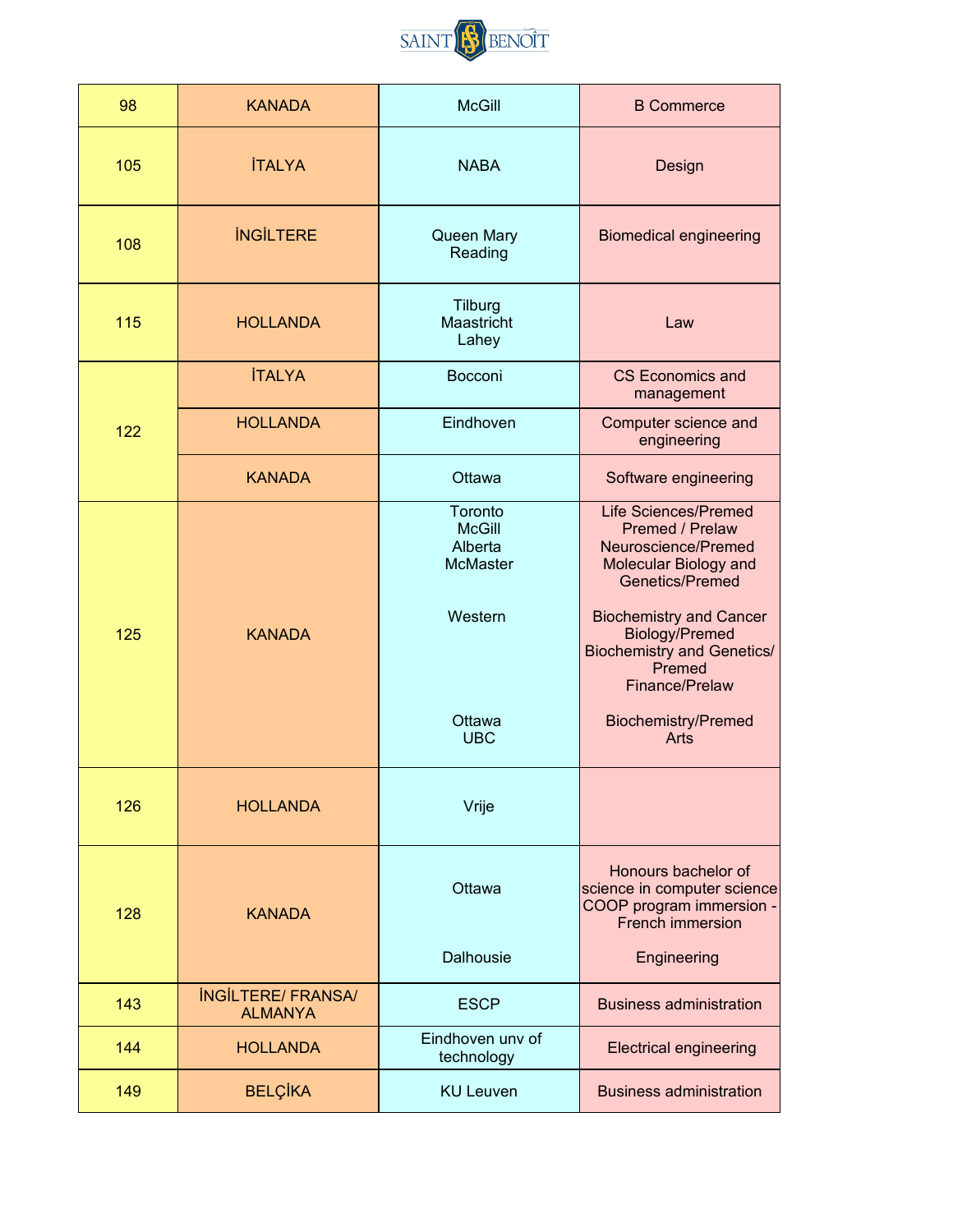

| 155 | <b>INGILTERE</b> | Bournemouth                                             | Media production                                                                                               |
|-----|------------------|---------------------------------------------------------|----------------------------------------------------------------------------------------------------------------|
| 156 | <b>HOLLANDA</b>  | Leiden<br>Vrije                                         | Psychology<br>Media, art & society<br>Psychology<br>Media, Art, Design,<br>Architecture                        |
|     | <b>INGILTERE</b> | Exeter                                                  | <b>Bussiness and management</b>                                                                                |
|     | <b>HOLLANDA</b>  | Vrije<br>Erasmus<br>Amsterdam                           | <b>Bussiness and management</b><br><b>Bussiness administration</b>                                             |
| 159 | <b>KANADA</b>    | <b>McGill</b><br><b>UBC</b><br>Toronto - Rotman College | Management<br><b>Bussiness and commerce</b>                                                                    |
|     | <b>ABD</b>       | <b>Emerson College</b><br><b>Boston</b>                 | <b>Business of creative</b><br>enterprises                                                                     |
|     | <b>INGILTERE</b> | Durham                                                  | <b>Business and management</b>                                                                                 |
| 162 | <b>İSKOÇYA</b>   | <b>St.Andrews</b>                                       | Management                                                                                                     |
| 180 | <b>HOLLANDA</b>  | Vrije<br><b>Tilburg</b>                                 | <b>International bussiness</b>                                                                                 |
| 190 | <b>KANADA</b>    | Toronto<br><b>McGill</b><br><b>UBC</b>                  | Life sciences<br>Faculty of science<br>Applied biology                                                         |
|     | <b>INGILTERE</b> | Nottingham<br>Exeter<br>Manchester<br><b>Bristol</b>    | <b>Neuroscience BSc Hons</b><br>Neuroscience with<br><b>Professional Placement BSc</b><br>Hons<br>Neuroscience |
|     | <b>İRLANDA</b>   | <b>Trinity College</b>                                  | <b>Faculty of science</b>                                                                                      |
| 192 | <b>HOLLANDA</b>  | Eindhoven                                               | Industrial design                                                                                              |
|     | <b>BELÇİKA</b>   | <b>KU Leuven</b>                                        | <b>Business engineering</b>                                                                                    |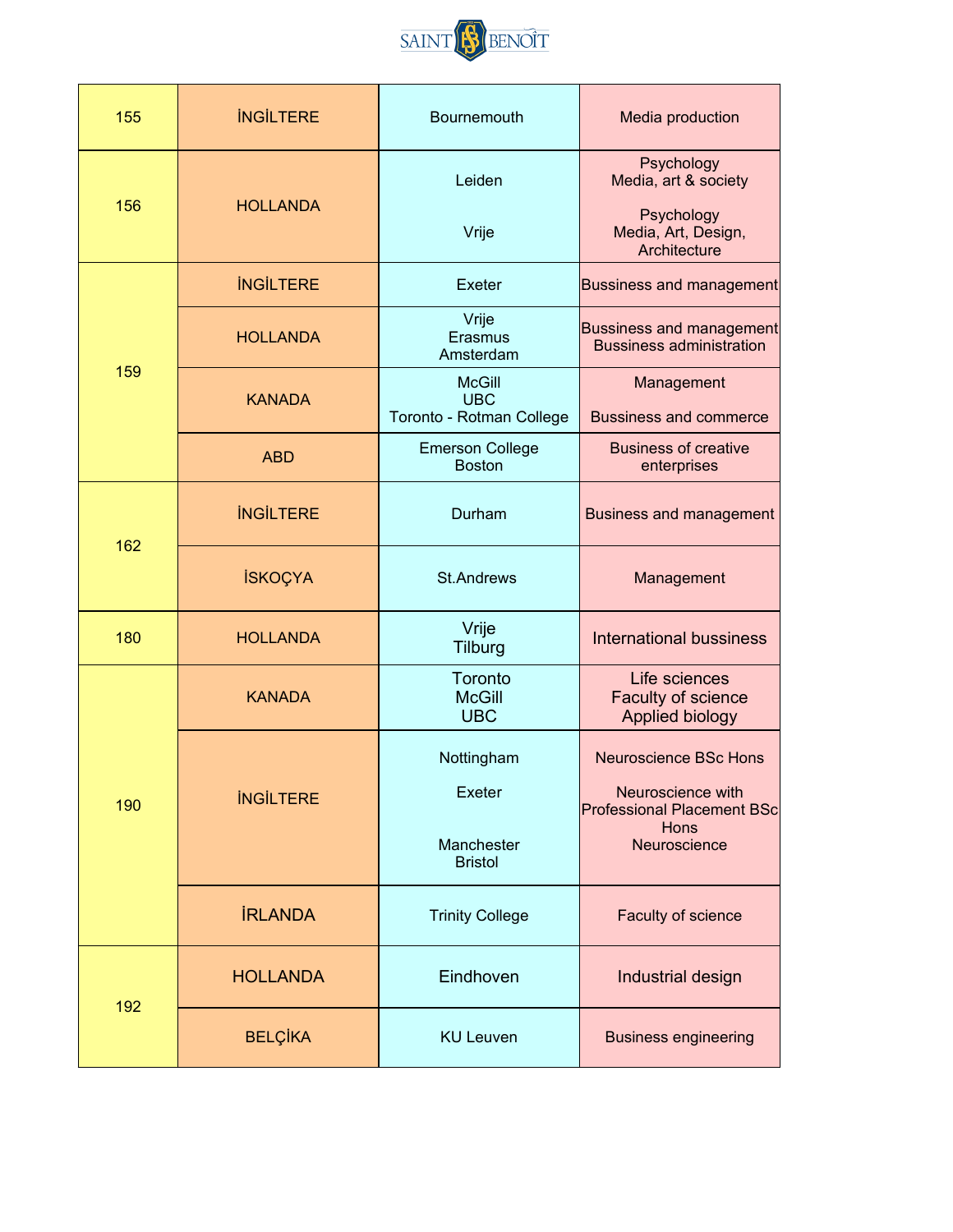

| 193 | <b>INGILTERE</b> | Sheffield<br>Glasgow<br>Nottingham<br>Birmingham | <b>History and politics</b>                     |
|-----|------------------|--------------------------------------------------|-------------------------------------------------|
| 199 | <b>HOLLANDA</b>  | Leiden<br>Maastrich<br>Tilburg                   | Psychology<br>Psychology<br><b>Liberal arts</b> |
|     | <b>INGILTERE</b> | <b>Sussex</b><br>Durham                          |                                                 |
|     |                  | Eindhoven                                        | Data computer science                           |
| 201 | <b>HOLLLANDA</b> | Vrije                                            | Computer science                                |
|     |                  | Tilburg                                          | Artificial intelligence                         |
| 211 | <b>HOLLANDA</b>  | Tilburg                                          | <b>Bussiness administration</b>                 |
| 217 | <b>HOLLANDA</b>  | Tilburg<br>Erasmus<br>Vrije                      | Innovation                                      |
| 219 | <b>HOLLANDA</b>  | Tilburg                                          | Psychology                                      |
|     | <b>KANADA</b>    | Ottawa                                           |                                                 |
| 222 | <b>HOLLANDA</b>  | Eindhoven<br>Rotterdam                           | Industrial engineering                          |
| 224 | <b>INGILTERE</b> | City<br>Queen Mary                               | <b>Business</b>                                 |
| 228 | <b>BELÇİKA</b>   | <b>KU Leuven</b>                                 | <b>Bussiness administration</b>                 |
| 230 | <b>İTALYA</b>    | Cattolica                                        | Medecine                                        |
| 235 | <b>HOLLANDA</b>  | Vrije                                            | Computer science<br><b>Mathematics</b>          |